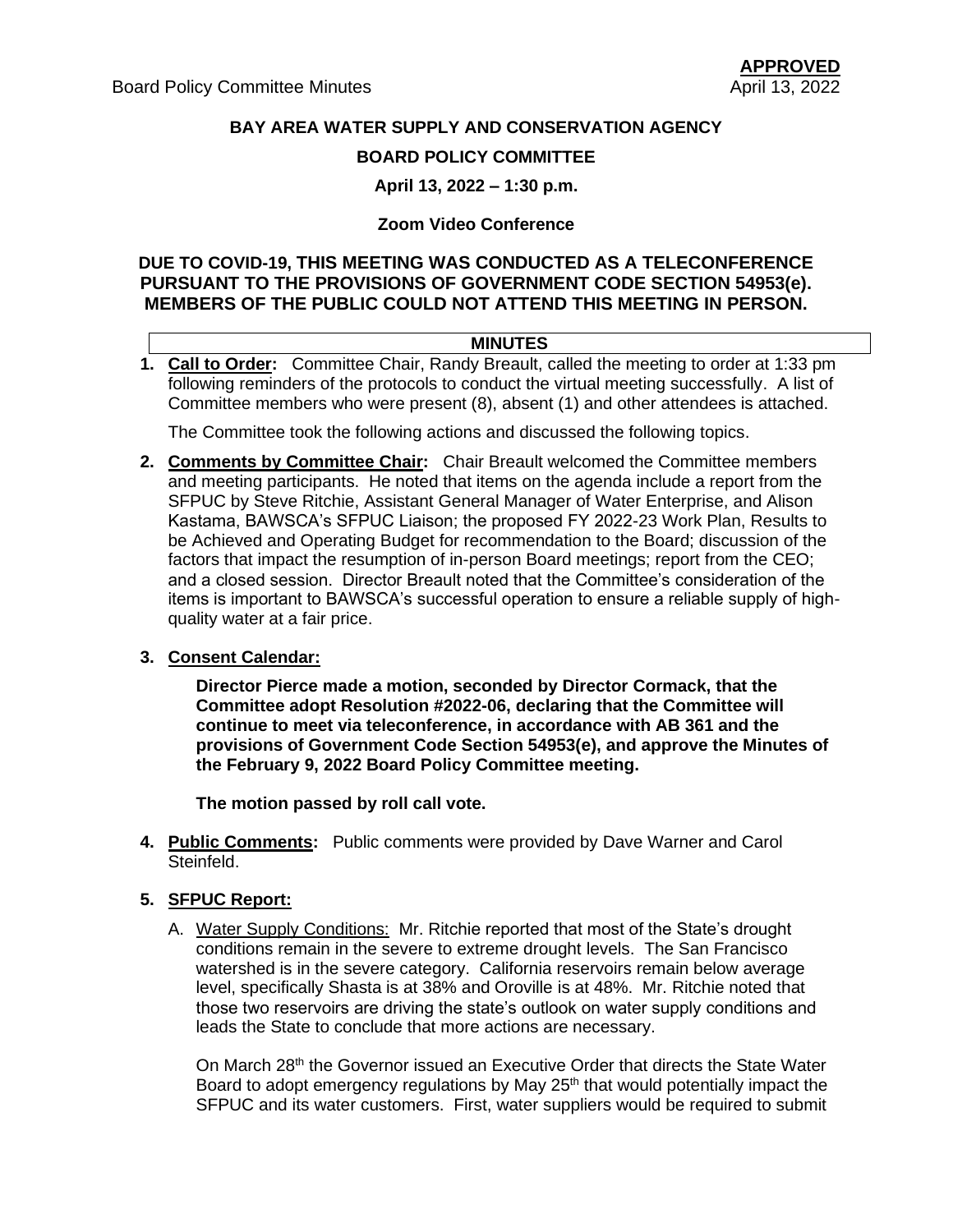a draft annual water supply assessment and shortage report to the State by June 1<sup>st</sup>. The final report is due by July  $1<sup>st</sup>$ . This requirement intends to provide the state with as much information as possible to help determine what actions need to be taken moving forward. Second, urban water suppliers would be required to implement a Level 2 shortage response action for up to 20% shortage.

The SFPUC is currently at Level 1 which implements a voluntary 10% systemwide reduction. This translates to an average of 13.7% reduction to the wholesale customers.

A Level 2 shortage response requires a reduction between 11% to 20%. If the SFPUC is required to implement a Level 2 shortage and institute an 11% reduction, the current 13.7% would go to 14.3%. The retail customers would continue with a 5% reduction as the minimum required reduction under the WSA. The SFPUC will evaluate the need to provide revised allocations once the emergency regulations are adopted by the State, which is anticipated to be May  $24<sup>th</sup>$ .

Additionally, the Executive Order included a paragraph that, while it is not a requirement, encourages water agencies to voluntarily activate more stringent local requirements based on a shortage level of up to 30% if next year continues to be dry. This is a clear indication of the Governor's intention to increase the required level of conservation across the state should conditions get worse.

The SFPUC will communicate to the State Board and others that the same required shortage percent for every agency is not sensible where per capita usage is already below the statewide average. For San Francisco, the average is 42 gpcd and the wholesale customers is 63 apcd.

The last requirement in the Executive Order is the banning of irrigation of nonfunctional turf in commercial, industrial, and institutional sectors during the emergency. Non-functional turf is defined as turf not used for recreational purposes. While urban water suppliers are not required to act, San Francisco is prepared to propose adoption of this prohibition as part of its local water waste restrictions.

As for the conditions of the Regional Water System, Mr. Ritchie reported that while the recent storm does not eliminate drought conditions, Hetchy Hetchy Reservoir is at 87% of maximum storage. Hetch Hetchy precipitation is slightly more than last year's.

Upcountry snowpack is starting to melt as evidenced by Hetch Hetchy starting to fill up. Mr. Ritchie noted that the atmospheric river storm at the end of October 2021 saturated the soil upcountry, and the ground underneath the snow remains saturated which will result in a good amount of runoff. Water available to the City is currently at 172-thousand-acre-foot (TAF) compared to last year's 57 TAF. The target to achieve full storage is 598 TAF by July 2022.

Upcountry precipitation year-to-date is at 20.46 inches compared to the average annual of 36.68 inches. The Bay Area precipitation year-to-date is at 21.29 inches compared to the average annual of 22.80 inches.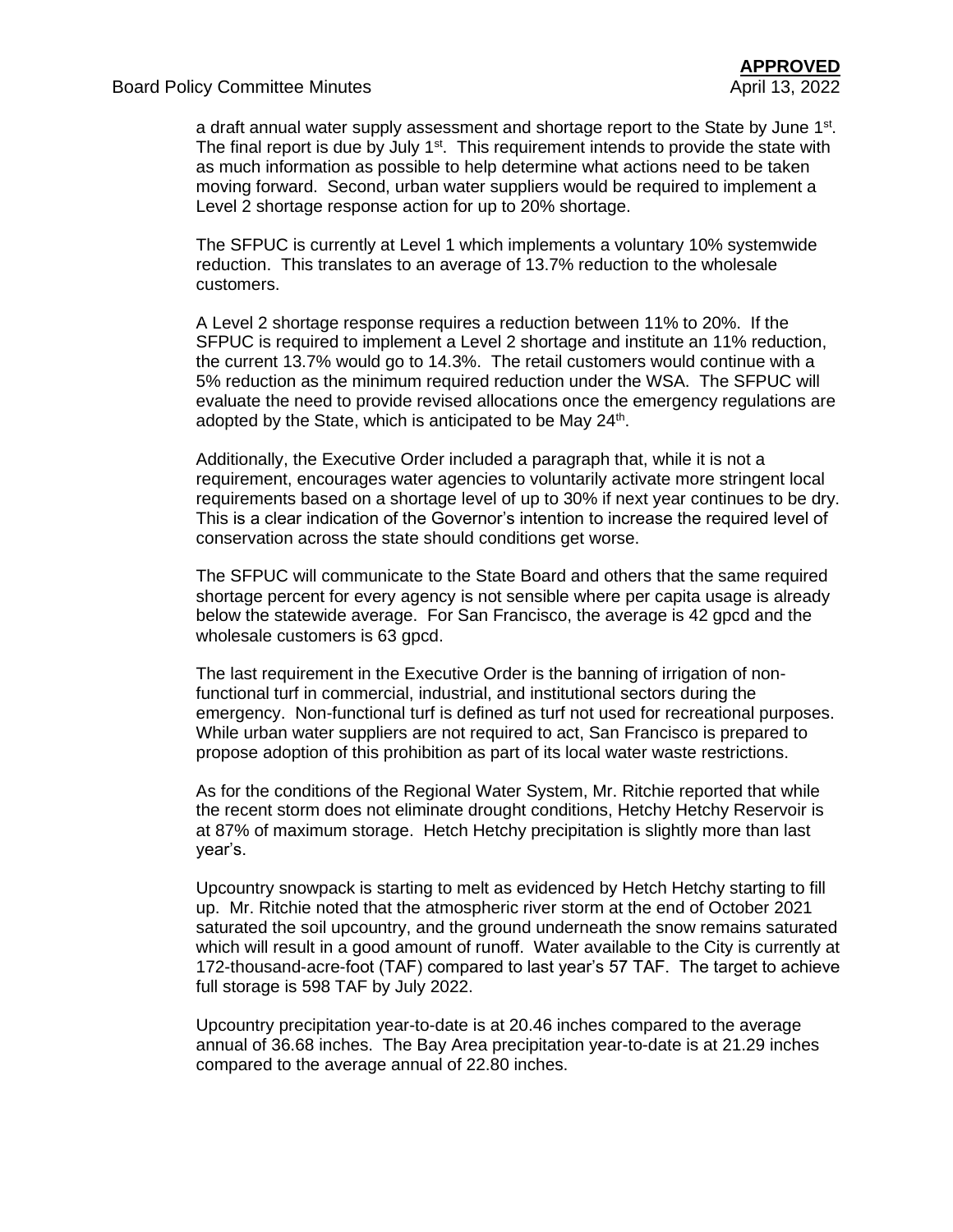Mr. Ritchie presented the system's total deliveries to date and noted the significant increase in usage to 198 mgd between April 1<sup>st</sup> and  $7<sup>th</sup>$  which was a warm and dry period. He emphasized that in order to meet the goal of 10% systemwide reduction, an overall demand that is similar to 2015 is key. Demand during 2015 did not exceed 200 mgd and was kept well below that level during the critical summertime period.

Mr. Ritchie presented a new graph that shows the level of savings that needs to be achieved during specific seasons of the year against the level of savings achieved so far. Since January to date, 714 million gallons (MG) of the 1,059 MG target savings for January-February has been saved. Mr. Ritchie noted that the summer period will be the time the region can save the most water.

Director Jordan asked if BAWSCA, as a whole, should look at the State's nonfunctional turf restrictions now, and whether the SFPUC has a timeframe on when they will call for a mandatory cutback.

Mr. Ritchie encouraged individual agencies to assess and address the impacts the Executive Order will have on their agency, including the prohibition for irrigation on non-functional turf. He noted that the Executive Order does not have an exclusion on the use of non-potable water and therefore, agencies that have that supply should communicate their concerns with the State Water Board.

As for a timeframe for mandatory cutbacks, Mr. Ritchie noted the Governor foreshadowed more stringent local requirements of up to 30% should conditions worsen. The State will do what it will decide to do. The SFPUC anticipates continuing its voluntary cutback requirements and will make necessary adjustments based on the potential need to go to Level 2 shortage condition. The need for mandatory rationing will depend on whether the target water savings is achieved during the summertime. He noted that the region can achieve the savings that it did in 2015 by cutting back significantly on outdoor water use. While the approach in 2015 was a mandatory cutback, water customers will listen to the water agencies and remember that it is possible to achieve the water savings.

B. Drought Effort Analytics: Ms. Kastama provided a report on SFPUC's public outreach drought and conservation awareness campaign throughout the service area. Paid social media coverage includes content on Instagram and Facebook in the San Francisco region, and Google and Nextdoor in the entire service area. Paid advertising is also being done in media that cover other languages including Cantonese and Mandarin, Spanish, and Tagalog. Paid advertising in these languages are being pushed out on KTSF 26, SingTao Radio, KSQQ and KVTO for Cantonese and Mandarin, Univision Radio and Social Media for Spanish, and Philippine News Today and Fil-Am Radio for Tagalog.

Additional advertising and actions include paid advertising on fourteen (14) electronic billboards along Highway 92, 101 and 880; banners on member agency buildings and donated billboard spaces; webpages on the SFPUC and BAWSCA websites; and coordination with BAWSCA member agencies in providing regional campaign materials and assistance.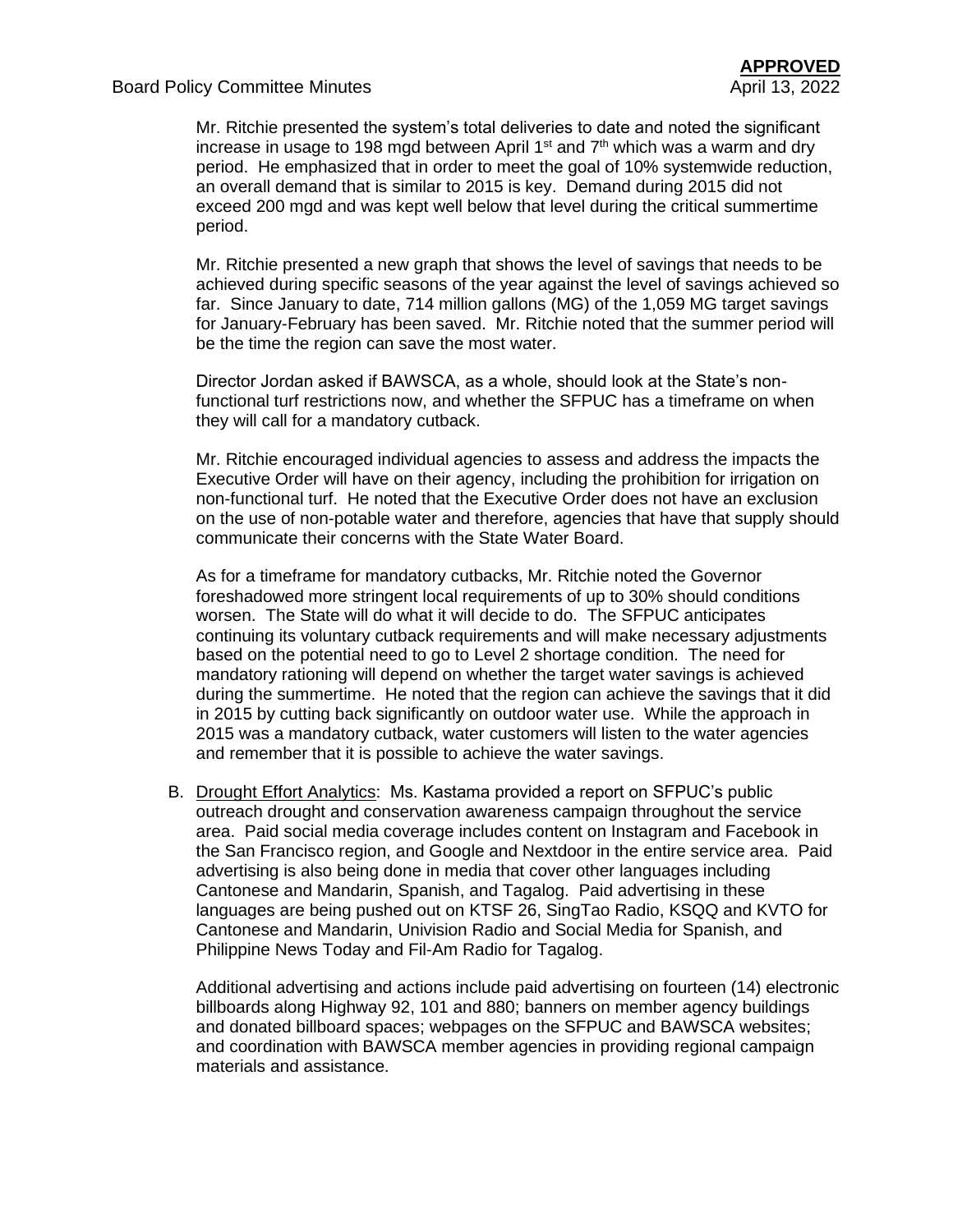There is also earned media coverage that mainly pushes conservation and awareness on the need to save water and the actions individuals can take. Messages explain the process of evaluating toilet leaks, efficient fixtures and drought irrigation. Coverage includes San Francisco Chronicle, SF Examiner, Bay City News, KPIX Channel 5, KGO 7, KCBS and KQED.

Ms. Kastama presented the response metrics seen to date.

Media impressions represent the number of eyes that see the advertising content. Between January and March, there was a total of 26,741,503 impressions achieved. Of that, 14.9 million impressions were achieved in the wholesale customer service area region. For social media, there were 39,490 digital clicks and engagement generated, of which 17,088 were from Facebook and Instagram clicks.

SFPUC's and BAWSCA's website analytics for its drought and conservation pages show an increase in pageviews in March with an average of 2-3 minutes in the length of the visits. SFPUC will provide updates as the campaign continues through July.

Director Wood asked how performance is measured for the digital billboards.

Ms. Kastama explained that billboard performance is provided by the agency that manages the media buy service and are based on known statistics. The agency has a calculation on the average amount of traffic and the rotation of the graphics. Similarly with TV advertising, performance is based on calculations used in the industry's known statistics.

Director Cormack asked if the metrics can determine which graphics are generating audience engagement, and therefore are most effective.

Ms. Kastama stated that she will look into that information as that is known to be a typical process to track advertising effectiveness.

Director Breault asked if there is a performance indicator that states how well the message is getting out.

Ms. Kastama stated that the data presented are based on advertising that has a "click through" which shows that an action has been taken. Some of the advertising items have direct messages that do not require an action to sign up for a rebate or request a free item. Ms. Kastama will look into the additional data available that can be further reviewed to obtain a correlation between the impressions and how well the message is getting out.

## **6. Action Calendar:**

A. Proposed Fiscal Year 2022-23 Work Plan, Results to be Achieved and Operating Budget: To reinforce the Committee's high-level discussions of the operating budget, Director Breault noted that the proposed FY 2022-23 budget is lower than the current FY 2021-22 budget by 1.3%. The proposed transfer of \$75,000 from the Balancing Account to the General Reserve and the increase of 25% to the assessments is to fund the work plan and get the results that need to be achieved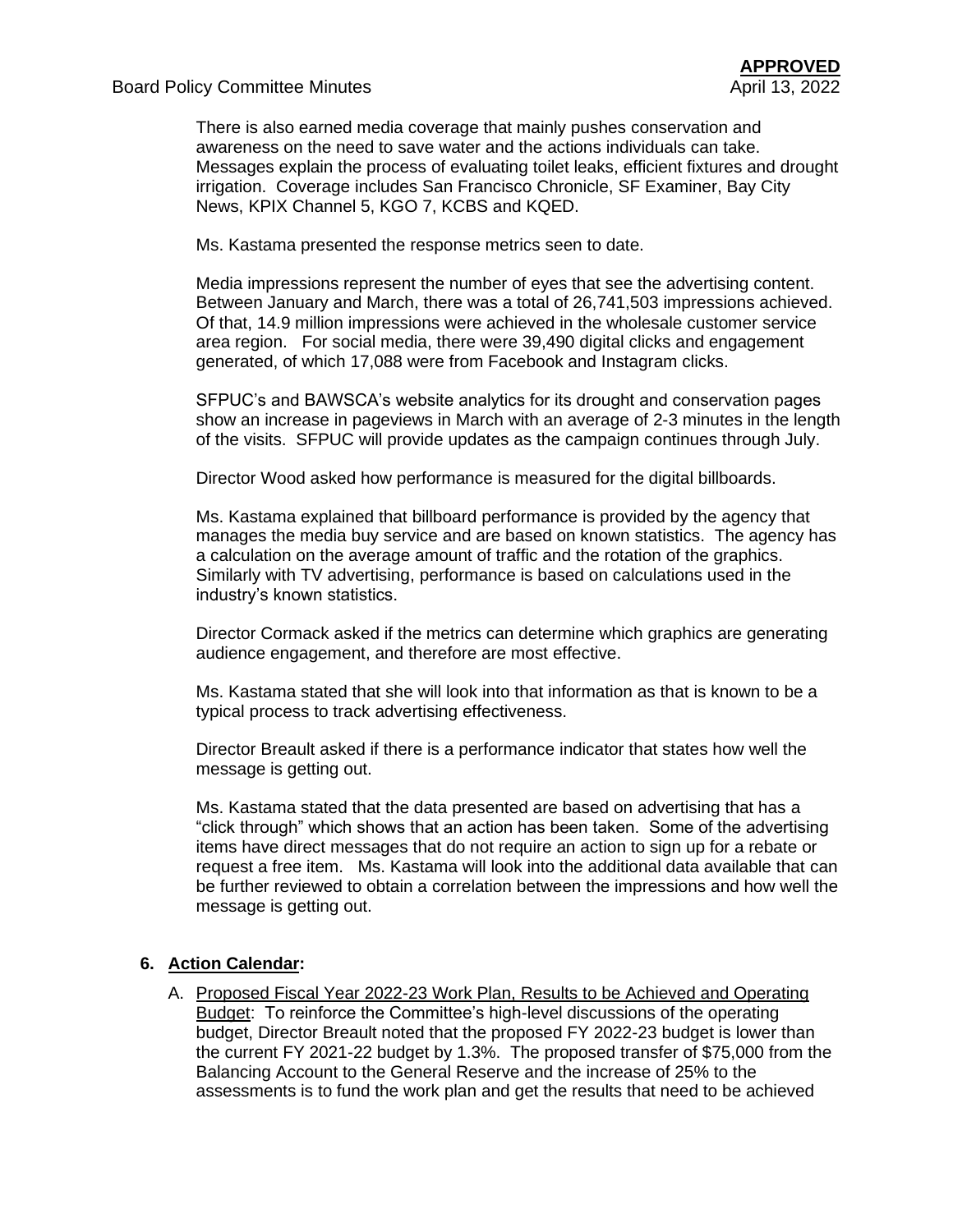while bringing back the level of the General Reserve within the policy guideline of between 20%-35%.

Director Breault encouraged a high-level discussion on whether the budget should 1) follow the policy that requires the General Reserve to maintain a minimum balance of not-less-than 20% and be funded by assessments, or 2) be lowered.

Ms. Sandkulla agreed with Chair Breault's focus on the key elements of the proposed work plan and operating budget and in fact prepared a presentation that is condensed along the same lines. She continues, however, to highlight and keep sight of the critical issues that, and will continue to, challenge the BAWSCA region between now and 2050. Those challenges include a long list of items that both the Committee and the Board has had extensive discussions on, and Ms. Sandkulla was pleased to present a proposed work plan that maintains focus on all of those important issues.

Ms. Sandkulla added that the \$75,000 transfer from the Balancing Account to the General Reserve is to fund the Demand Study efforts included in the FY 2022-23 workplan, which the Board approved in September 16, 2021 as part of the scope changes to the professional services contract with Maddaus Water Management.

As Chair Breault stated, Ms. Sandkulla noted that the proposed budget is less than the current FY 2021-22 budget, and that a fundamental question is how the budget will be funded.

For the last few years, the Board has purposefully been funding the budget through the use of available funds in the General Reserve and the Balancing Account in an effort to prevent increases in the assessments.

The operating budget is allocated across BAWSCA's goals of ensuring a reliable supply of high-quality water at a fair price. Nearly 54% of the budget is applied to the reliable supply goal, and 12% is applied to maintaining a fair price with efforts on the bonds and administration of the WSA for the member agencies' financial interests. The budget fully funds the estimated OPEB Annual required contribution, and includes an allowance for adjustment to existing salaries for both COLA and meritbased increases up to a 5%, which is less than the COLA for 2022. The total cost of the proposed budget to water customers is \$2.56 per person.

The budget is developed consistent with the guiding principles of:

- 1. Budget sufficient resources to achieve results;
- 2. Spend only what is needed to achieve results;
- 3. Apply incremental & prudent assessment increases as necessary; and
- 4. Maintain a prudent General Reserve.

Review of the estimated FY 2021-22 expenditures indicate that the current budget will be 95%-98% expended and the amount of funds that will be rolled over to the General Reserve will be minimal, if any. Ms. Sandkulla reiterated that the budget has heavily relied upon the General Reserve and Balancing Account to fund previous budgets in order to moderate the need for assessment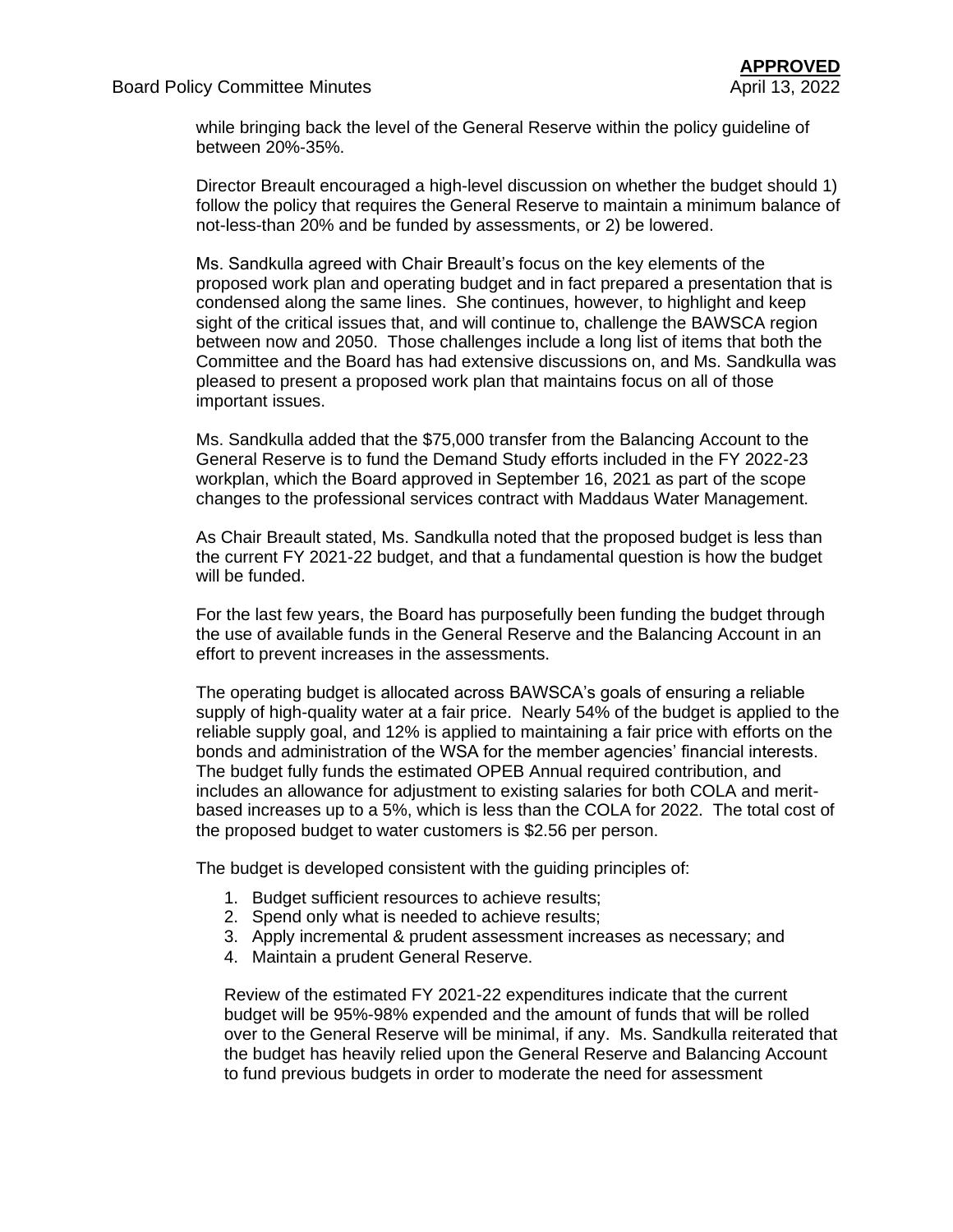increases in recent years. Currently, assessments fund approximately 80% of the operating budget.

It is important to maintain the General Reserve given the efforts included in the workplan. The budget is trimmed down to include the appropriate level of legal support needed and allows staff to manage within the resources available. Currently, the General Reserve balance is at 16% of the operating budget, which is outside of the budgetary guidelines of between 20%-35%.

Funding the proposed operating budget will require an assessment increase given the current level of the General Reserve and SFPUC's planned use of the Balancing Account in FY 2022-23 to offset impact of drought and wholesale rate increases.

Three funding options were presented to the BPC in February and to the Board in March. Based on the Board's feedback and Ms. Sandkulla's further assessment, she recommends funding option #2, which would increase assessments by 25%. This option brings the General Reserve balance within the budgetary guidelines and puts the agency in a stable situation. It also allows the assessments to be in line with the operating budget.

Ms. Sandkulla noted that while the budget has increased over time, BAWSCA's scope of work has also increased to continue meeting its goals and provide cost value savings to the water customers. BAWSCA's review of the Wholesale Revenue Requirement (WRR) has saved over \$47 million over the last 18 years, and BAWSCA's bond issuance and recent bond refunding will save water users \$87 million over the life of the bonds.

Ms. Sandkulla presented the recommendation and welcomed questions from members of the Committee.

Director Cormack expressed her support for the recommendation for option #2. Given the pandemic during FY 2020-21 and 2021-22, and the size of the Balancing Account at the time, which was at a level that has never been before, the Board's decisions on the previous budgets were rare and it is now time to resume business as usual.

She agrees with establishing a prudent reserve and noted the need to rebuild it. While she supports the recommendation, she would not call a 25% assessment increase as modest, and recommended the use of "moderate" in the language for Option #2 when it goes to the Board for consideration.

As for the workplan, Director Cormack appreciated the addition of greywater efforts and encouraged the pursuit for growth and opportunities in this area of work. She was pleased to see BAWSCA's success in its outdoor conservation programs which is consistent with what the region needs to do per Mr. Ritchie's report on the status for meeting the water use reduction goal. Finally, she emphasized BAWSCA's work on fair price as a huge function of the agency as it continues to bring more than \$46 million of savings to the water customers. She stated that while 25% seems like a large increase, it is defensible and is the responsible thing to do.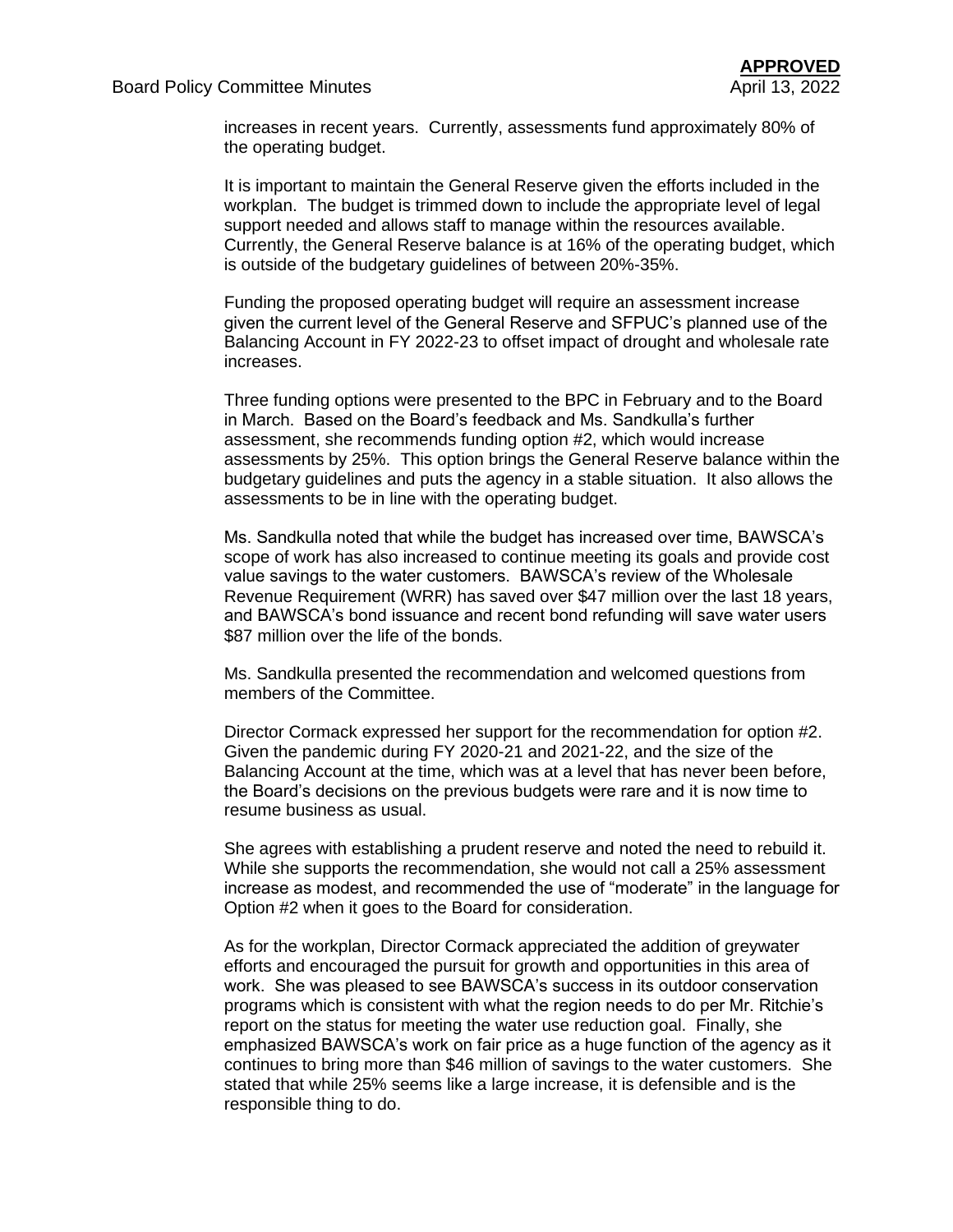Director Pierce supports the idea of aligning the assessments with the budget. BAWSCA has managed to hold off on raising the assessments by using other funding sources which were appropriate at the time. The recommendation is a good direction to go.

She noted that over the years, BAWSCA has increased work efforts and associated costs of monitoring the SFPUC's 10-year CIP, and asked if this continues to be a valuable effort in terms of a way to avoid costly improvements to the system in the future. Can the CEO/General Manager anticipate the work plan and expenses for the next year or so to be similar so that we can maintain the assessments as they are without an increase.

Ms. Sandkulla stated that BAWSCA's efforts to monitor SFPUC's asset management efforts and 10-Year CIP will continue to be included in the work plan. While the progress is slow for a variety of reasons, including, but not limited to, the changing leadership and the pandemic, it remains a critical effort on behalf of the member agencies and the water customers.

As for next year's and future budgets, Ms. Sandkulla anticipates the update to the Strategy beginning in FY 2023-24. This will be a significant endeavor. However, as done in 2009 specifically for the Strategy, the Water Management Charge was used as a funding source in which the member agencies were charged through the SFPUC billing process as directed by the Board. She anticipates recommending the same funding for the Strategy efforts in FY 2023- 24.

The proposed funding plan for FY 2022-23 should put BAWSCA in a position to maintain assessment increases at a normal rate.

Director Wood supports the recommended option but recognizes the significance of a 25% increase for member agencies. Since most of the work is known, she asked if developing a rate stability model is possible to avoid large increases in the future.

Ms. Sandkulla noted that the budget development process over the last 2 years has included a recommendation that was something other than what the Board adopted. There was a level of assessment increase included in the options presented to the Board given the growing gap Ms. Sandkulla saw between the assessment and the budget.

Ms. Sandkulla noted that while the Board's desire to take advantage of other funding sources, as appropriate, in the past two years, it was concerning to see the path towards a significant increase which we now face. To bring forth a 25% increase in assessment is not taken lightly and was a serious effort by staff to get the budget down as much as possible and an increase in assessments as low as possible.

Further, Ms. Sandkulla explained that nearly half of BAWSCA's budget is allocated towards consultant resources that is driven by the level of work that needs to be done and can vary quite significantly year to year. Ms. Sandkulla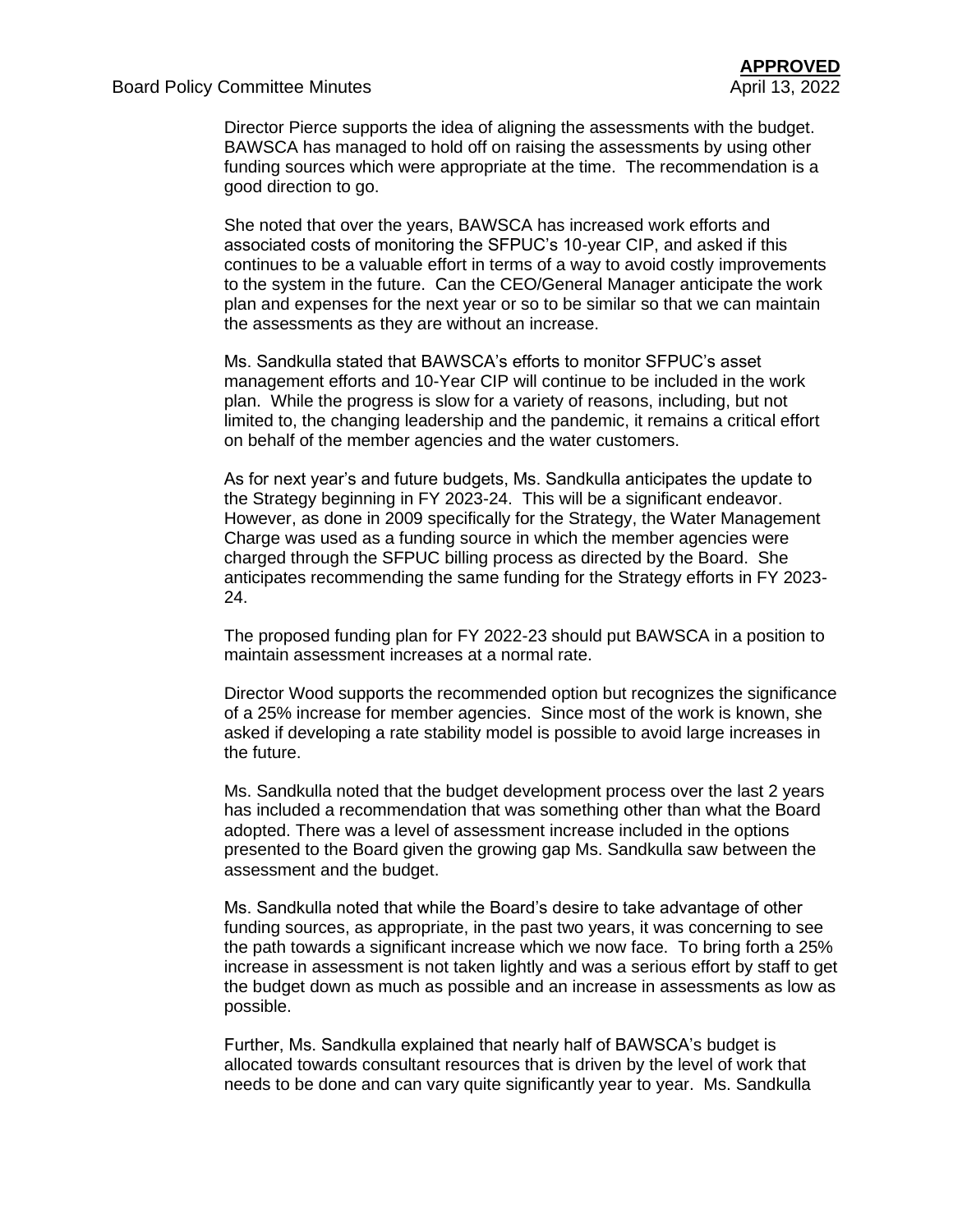appreciates the concern and interest in keeping the budget increases steady as BAWSCA tries to manage the work plan with its resources.

Ms. Sandkulla stated that she presented the proposed work plan and operating budget to the Water Management Representatives (WMR) at its meeting on April 7<sup>th</sup> and there were no concerns expressed by the WMRs.

Director Larsson commented to shift the focus away from the 25% assessment increase, and put focus on the decrease in the amount being drawn from the Balancing Account in FY 2022-23. The operating budget reflects what the water users are truly paying for, whether it is through assessments or the use of the Balancing Account. He reminded the Committee that the proposed operating budget is slightly lower than last year, and the agency, overall, is in fact holding the line on what water users pay for.

Director Chambers agreed with Board Chair Larsson. He also noted that the assessment increase could effectively be paid for by the savings achieved from the bond savings over the last quarter of FY 2022-23. BAWSCA, technically, can be funded by all the savings the agency achieves for its member agencies. But the enabling legislation requires that the agency be funded through assessments. Additionally, he agrees with Director Cormack that over the past two years, the Board chose not to increase the assessments because of the pandemic, and it is time to resume funding the budget through assessments, which now takes a 25% increase.

There were no further questions and comments from members of the committee.

There were no comments from members of the public.

**Director Chambers made a motion, seconded by Director Larsson, that the Committee recommend Board approval of the:** 

- **1. Proposed Fiscal Year 2022-23 Work Plan and Results to be Achieved;**
- **2. Proposed Operating Budget of \$4,720,885;**
- **3. Proposed funding plan of a 25% assessment increase (\$4,838,897) and a \$75,000 transfer from the Balancing Account; and**
- **4. Authorization of a transfer of \$193,012 to the General Reserve.**

**The motion passed by roll call vote.**

#### **6. Reports and Discussion**

A. Considerations for Resumption of In-Person Board Meetings: Board Chair Larsson reported on this item. He wanted to receive feedback from the Committee on the key points of consideration for deciding whether and when to resume in-person meetings: logistics, health and safety, and effectiveness of the Board.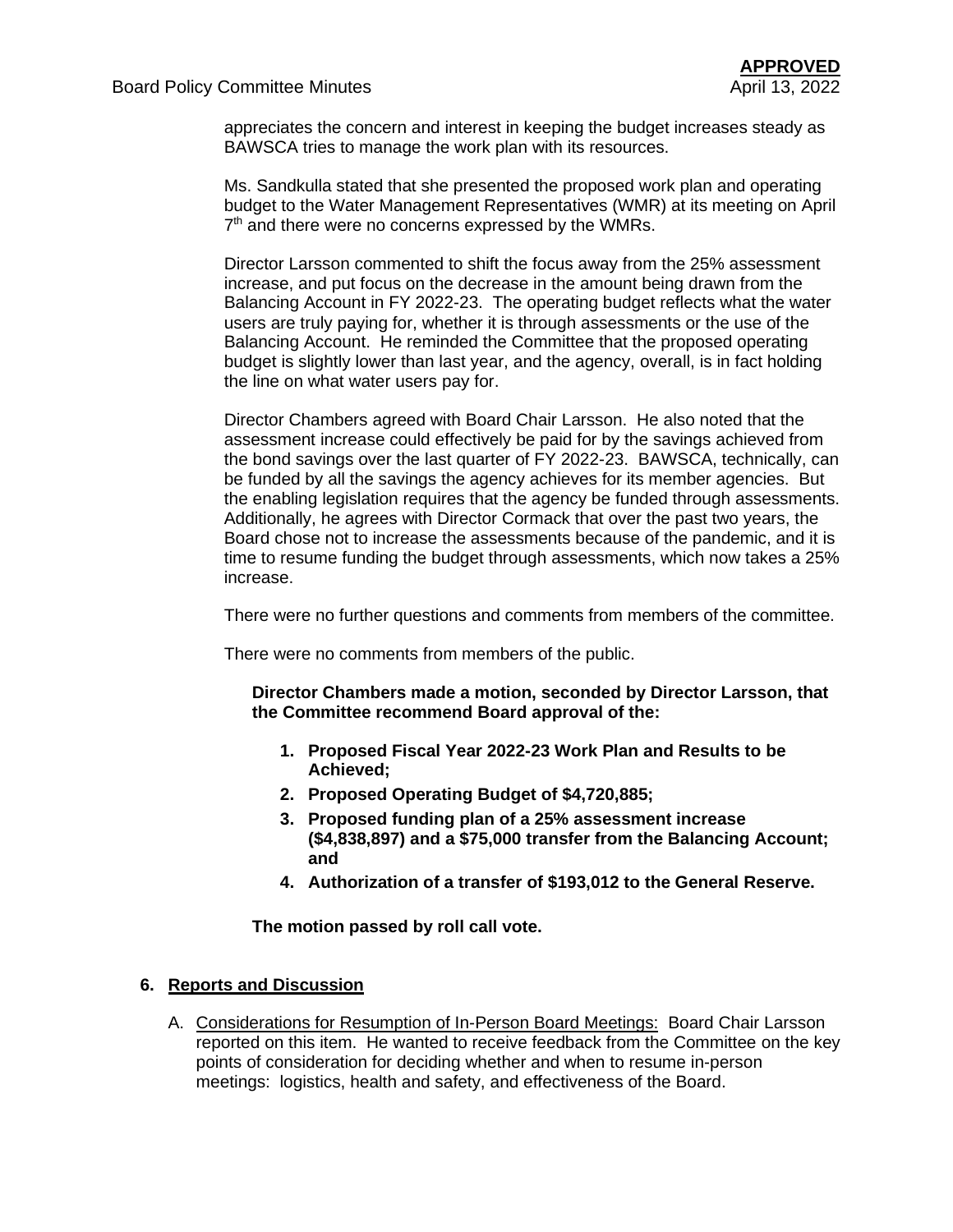He noted BAWSCA's unique situation presents some logistical limitations that make the resumption of in-person meetings more difficult compared to member agencies. BAWSCA's large Board size of 26 members and lack of a dedicated facility with the audio-visual and internet equipment needed for recording and/or live-streaming make it a more complicated process in comparison to cities and districts that have their own chambers for council and board meetings.

Key logistical challenges include:

- San Mateo Library has reduced its hours to and is unable to accommodate BAWSCA's meeting start time of 6:30pm. The rooms have been reserved for a meeting start time of 3:30pm as a placeholder alternative.
- The Foster City Wind Room is available beginning September for the Board's regular meeting time.
- From staff investigation, the Crowne Plaza Hotel in Foster City was identified as an alternative meeting location that is large enough to support BAWSCA's Board size at a cost of \$800/meeting.
- Currently, it is costly to reserve a space that can accommodate the large size of the Board and allow for all meeting attendees to social distance, and costly to provide a hybrid meeting format that requires audio/visual equipment to be set up and broken down before and after the meeting.

In terms of health and safety, Director Larsson noted the new sub-variants of COVID that continue to arise, and concerns with the mixed signals of its health impacts. He also noted that the County Health Officers of the region, San Mateo, Santa Clara and Alameda Counties, are advising their Boards of Supervisors against in-person meetings. Currently, the Boards of Supervisors in the region are not allowing inperson participation by members of the public, and some members of the Board themselves continue to participate remotely.

Assuming the Governor maintains the emergency declaration, BAWSCA has several options over the next few months. But if the emergency declaration is rescinded, BAWSCA will not have a lot of options for discussion, and will simply have to implement an in-person meeting with what is available. Staff is making the necessary planning for that circumstance.

Director Larsson welcomed the committee's feedback on the Board's effectiveness remotely compared to meeting in-person.

Director Wood believes that the current remote operations of the Board is working well and is keeping the Directors engaged given the circumstances of the pandemic. In addition to continuing concerns with sub-variants of COVID-19, gas prices continue to rise, there is an inflation, and traffic is picking up. She questions whether the Board would want to contribute to all of those factors. She supports maintaining the virtual meetings because it is working well, and perhaps re-assess the situation in January 2023.

Director Jordan reported that there are some bodies that are starting to meet in person. He sits on a committee at Valley Water that is meeting in-person on April 18<sup>th</sup>, as is the Valley Water Board on April 28<sup>th</sup>.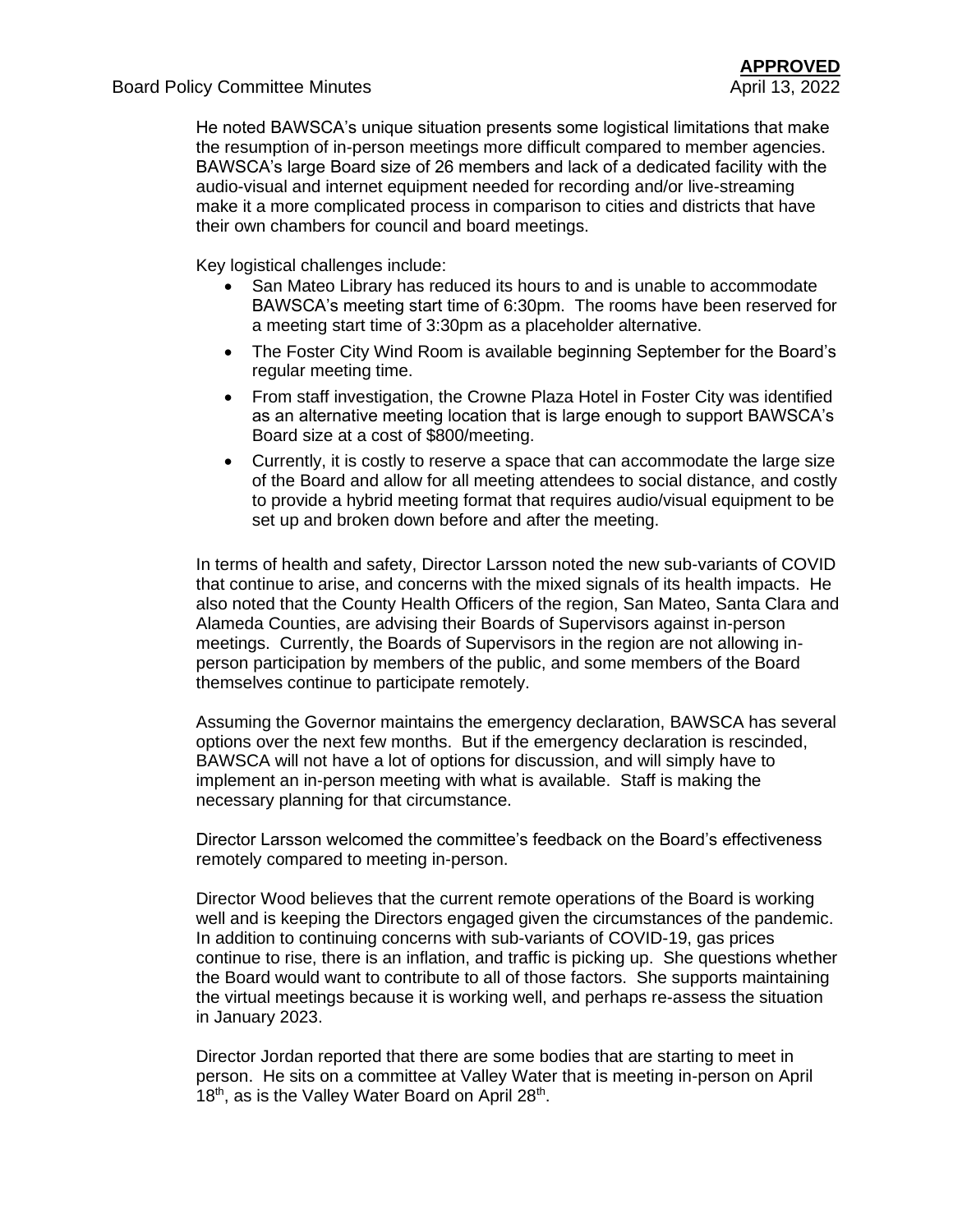Director Chambers believes that BAWSCA's remote meetings are effective and, in his perspective, should be required for the Board to maintain social distancing given its large size. The agency should maintain virtual meetings for as long as it is appropriate and in accordance with the law as well as health and safety guidelines. When the Board does return to in-person, he would advise against using the Crown Plaza as a venue, nor changing the meeting time to 3:30pm as it would limit public participation. He encourages the Board to reconsider the Wind Room as it appears to be the venue that can accommodate the size and time frame needed to conduct the meeting.

Director Cormack appreciated the opportunity for discussion. She encourages the Board and staff to be prepared to resume in-person meeting at a month's notice. With schools open, groceries functioning, and courtrooms in session during the course of the pandemic, she does not believe that BAWSCA has a compelling argument on health and safety. BAWSCA is relying on the governor's order which could be revoked at any time, therefore having this discussion is appropriate.

While it is undeniable that the Board has successfully functioned, it is also undeniable that there have been some benefits lost including time before and after meetings to meet and greet other members of the Board and members of staff, or to ask questions. The virtual format provides a very strict schedule and takes away what is in between the formal work. The fact that BAWSCA has functioned well does not mean that there are no lack of the benefits and advantages of being back in person.

Director Cormack added that:

- BAWSCA can provide the option of wearing masks for the comfort and safety of those who choose to wear one.
- She shares Director Chamber's concerns with the 3:30 pm start time but also notes that there will be less traffic on the road.
- Directors who are unable to change their schedules for the remaining meetings in the fiscal year can continue to participate remotely as long as there is a quorum.
- The use of Foster City's Wind Room in September is reasonable because this is something the Board has done in the past when there is a conflict with the San Mateo Library.
- If BAWSCA has to pay to for a venue, it should be appropriate to do that.

Director Cormack believes that the BAWSCA Board should be oriented to resume in-person meetings in the near future.

Director Zigterman agreed that preparing to resume in-person meetings is appropriate and important. He encourages the Board and staff to consider the travel time involved for some of the Board and Committee members who are farther away. Perhaps looking into a meeting start time that is outside of rush hours to minimize commute impact.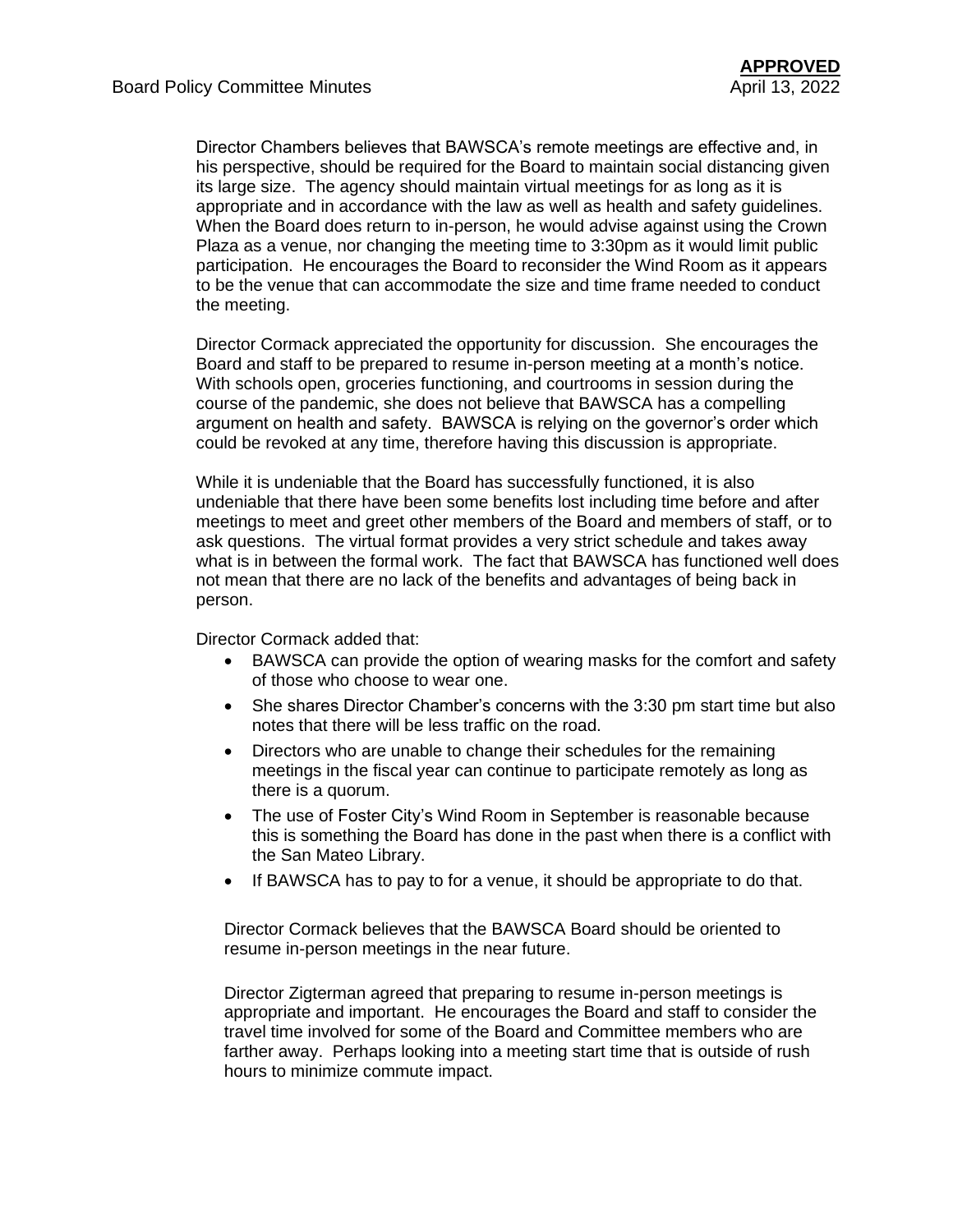Director Pierce agreed that BAWSCA has been effective in remote operations including the Board. She expressed her concern with the Foster City location at 6:30pm. Traffic is picking up and the Foster City location will have a commute impact for some members of the Board. The agenda may require some adjustments; for example, moving public comments to the end, if getting to the venue for the members of the public is problematic. She trusts that staff has looked at other possibilities, but encouraged further investigation to find an ideal mid-point location that provides the ability for Board members to call-in if needed and as done pre-pandemic.

Director Wood suggested the previously used venue off of El Camino, and perhaps school districts.

Ms. Sandkulla stated that BAWSCA is open to look at additional venue options. She stated that staff has been looking into public spaces as far south as Menlo Park and as far north as Burlingame. In addition to shortened hours, many facilities that are not public, such as library facilities, are reticent to re-engage in scheduling meetings with outside organizations. Similarly with school districts as they require security for after-hours operation.

College of San Mateo and the Department of Elections were venues that were contacted at the time BAWSCA transitioned to San Mateo Library, and those venues could not accommodate BAWSCA's meeting needs.

As a follow up to the comments, Director Larsson noted that staff looked into an earlier meeting start time in 2016 as part of the search for another meeting venue, and that effort was not successful. Boards that are indeed meeting inperson are bodies that are not directly advised by the County Health Officer. For the option to participate by phone as previously done, and after the Governor's emergency order has been lifted, Director Larsson noted that a proposed Assembly bill (AB 1944) would allow board participation remotely without having to open their location to the public, but would trigger the requirement for livestreaming of the meeting. BAWSCA, specifically, is not equipped to do livestreaming. If this bill passes, it will almost be impossible for BAWSCA to allow any member of the Board to participate by phone as done in the pre-pandemic past.

Director Larsson appreciated the members' comments which he will refer to in his ongoing review of the logistics with Ms. Sandkulla and BAWSCA staff.

There were no further questions and comments from members of the Committee. There were no comments from members of the public.

## **7. CEO Reports:**

A. Water Supply Conditions: Ms. Sandkulla presented the total potable water use in the service area for the month of February 2022 and emphasized the 11% increase in comparison to February 2021.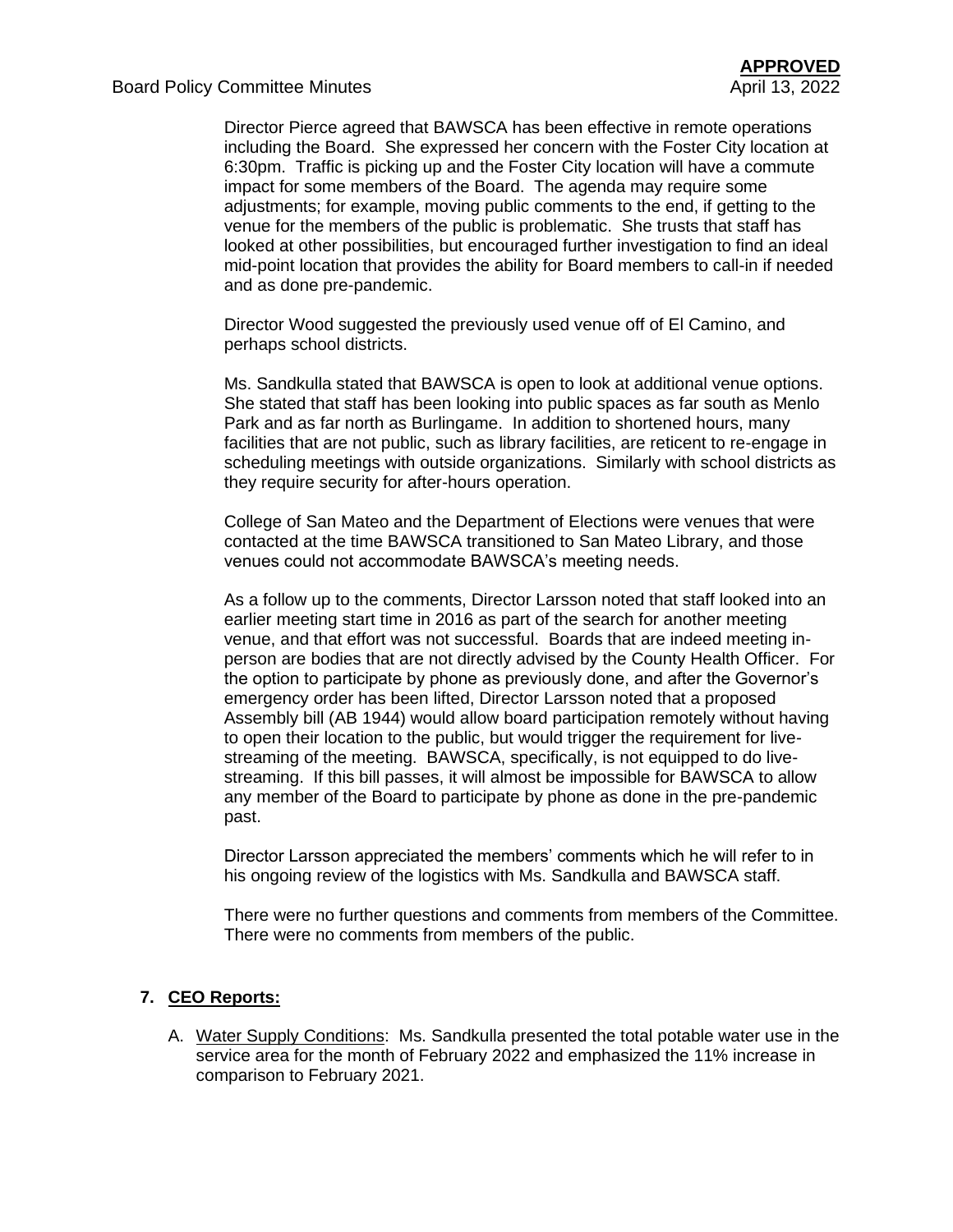As Mr. Ritchie reported, there is a definite increase in water use and it is critical for the agencies to get the water customers to respond to the call for rationing. Ms. Sandkulla suspects that the water-use increase is in response to ongoing dry conditions, and that customers are experiencing message fatigue. She urges Board members to work with their agencies in their role as appointed representatives of the region to emphasize the need for conservation. The region is capable of achieving the 10% voluntary water use reduction goal. It is critical for the region to move in that direction to get through the drought and avoid the SFPUC from calling a mandatory rationing, and the Governor from triggering restrictions that could be devastating for the region.

Ms. Sandkulla reported that BAWSCA is out in the community in response to invitations to have a presence and/or speak at events and talk about the drought and benefits of water conservation, as well as the Regional Water System and BAWSCA's goals and role on behalf of the water users. BAWSCA tabled at the Rotary Day of Service for the broader Bay Area on April 9th, spoke at a March event hosted by Sustainable San Mateo, and presented to C/CAG Resource Management & Climate Protection Committee. Upcoming events include participation in Filoli's Summer exhibition called Blue Gold: The Power & Privilege of Water. Filoli intends to focus on the importance of water and cover all aspects of the history and development of the system. Events like these provide an opportunity for BAWSCA to communicate with the community.

B. Bay Delta Plan/FERC Update: Ms. Sandkulla reported that on March 30<sup>th</sup>, the State, Federal and certain local water leaders signed an MOU, which outlines an 8-year plan with measures to provide additional flows and habitat to help improve conditions in the Sacramento-Delta watershed. Signatories are the large export interests as well as the large agricultural districts on the Sacramento River and North of the Delta that participate in water transfers. They include State and Federal Water Contractors, Metropolitan Water District, State Water Contractors Association, Westlands Water District, and Yuba County Water Agency.

There were no signatories from the San Joaquin Tributaries, including the SFPUC. The MOU offers the potential for future participation by water suppliers on the San Joaquin tributaries. SFPUC is reviewing the details of the MOU to determine exactly what is included for the Tuolumne River, and they are engaging in discussions with the State on a potential voluntary alternative for the Tuolumne River. Ms. Sandkulla is optimistic and hopes to see positive developments moving forward.

BAWSCA will continue to push the SFPUC to resolve this issue given its obligations to the wholesale customers and the environment. BAWSCA's efforts are on multiple fronts as it has been for several years now. It focuses on protecting the water users interests by pushing for negotiations on a voluntary agreement, advocating for the Tuolumne River Voluntary Agreement as a potential viable alternative, monitoring the SFPUC's Alternative Water Supply Program to develop new supplies as needed, and working to identify other avenues for legislative support. BAWSCA remains actively engaged with legislative and other allies.

Director Cormack recognized Dr. Ashoori's promotion to Sr. Water Resources Engineer that was listed on the CEO's letter. She expressed her congratulations to Dr. Ashoori and acknowledged the talents she brings to the agency.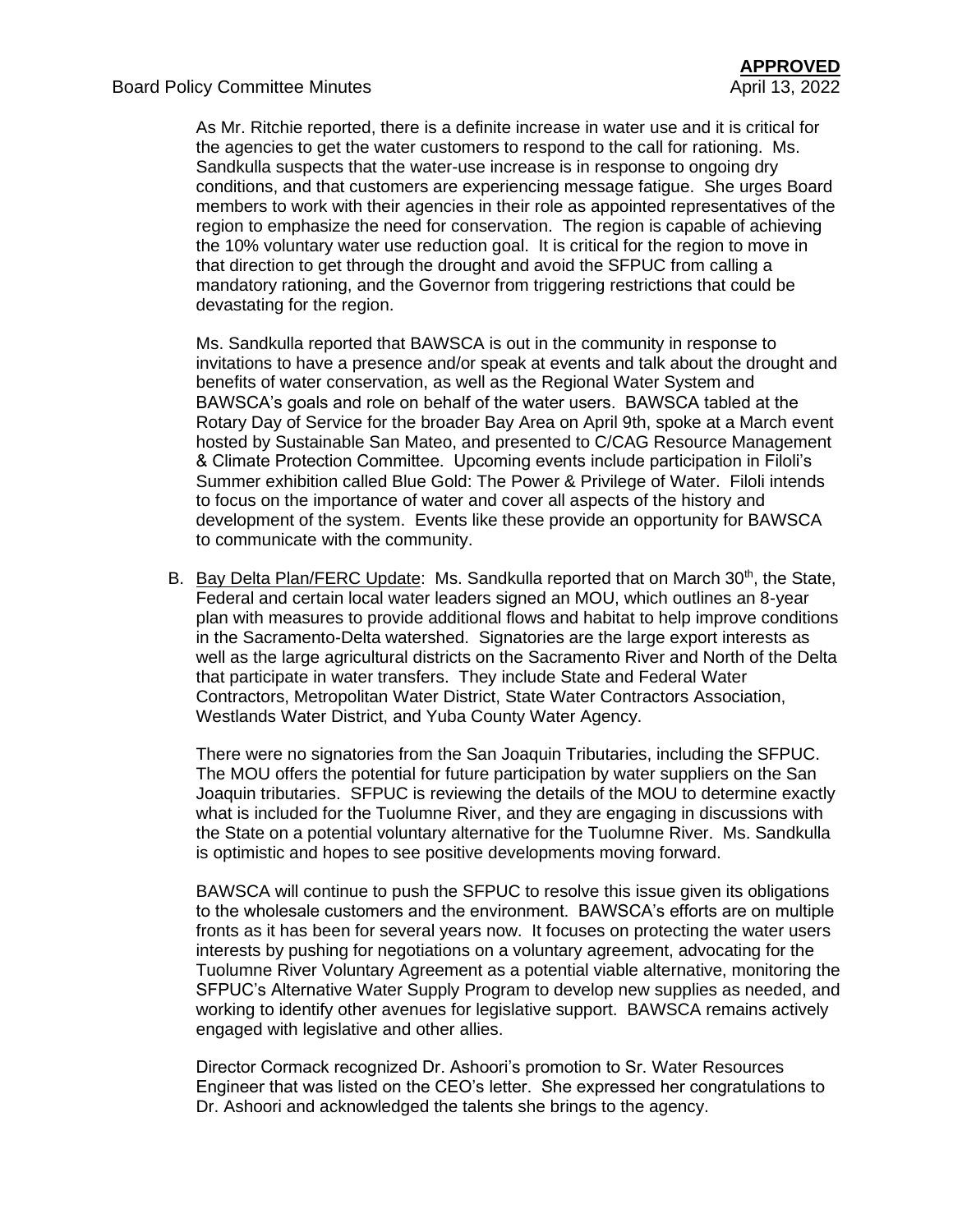Board Policy Committee Minutes April 13, 2022

In response to Director Jordan, Ms. Sandkulla stated that the Governor's Executive Order to address the drought provides the indication that more stringent restrictions will be enforced if water use is not reduced. She noted that Governor Brown's Executive Order in 2015 received significant push back from many agencies that had made significant investments in locally developed water supplies and felt that the state's mandatory water rationing was excessive and beyond what was required of their local jurisdictions. This was part of the reason why the State is asking agencies to do annual water supply demand and supply analysis.

Ms. Sandkulla responded to Director Zigterman's question on what particular details on the MOU the SFPUC is reviewing. She explained that the MOU speaks to the whole Bay Delta Plan and acknowledges that the signatories and participants in the negotiations are only those from the Sacramento tributaries and not from the San Joaquin tributaries. Yet, the details of the MOU include numbers associated with the San Joaquin tributaries. The SFPUC is inquiring where those numbers in the MOU details are derived from.

**8. Closed Session:** The Committee adjourned to Closed Session at 3:13 pm.

There were no comments from members of the public prior to adjournment to Closed Session.

- **9. Report from Closed Session:** The Committee reconvened to Open Session at 3:32 pm. Ms. Schutte reported that no action was taken during Closed Session.
- **10. Comments by Committee Members:** There were no further comments from Committee members or members of the public.
- **11. Adjournment**: The meeting was adjourned at 3:33 pm. The next meeting is June 8, 2022 with the location and format to be announced.

Respectfully submitted,

a Janakulta

Nicole Sandkulla, CEO/General Manager

NS/le Attachments: 1) Attendance Roster